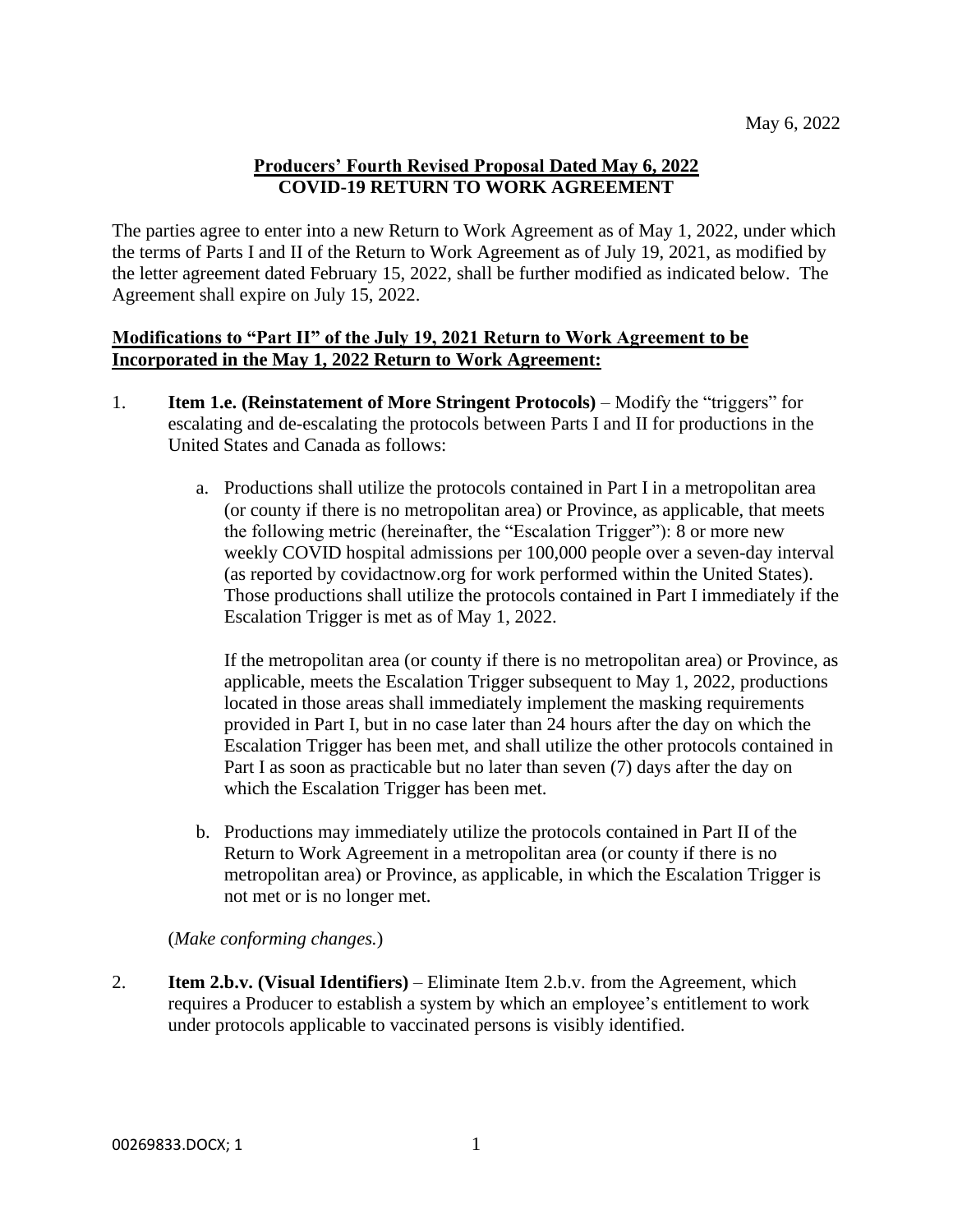#### 3. **Testing –**

#### a. **Types of Tests** –

- i. To the extent that the Agreement currently requires use of a particular type of test (*e.g.*, a lab-based PCR diagnostic test or a rapid test), the Producer may instead use either a PCR diagnostic test, rapid test, agreed-upon antigen test or a LAMP molecular test, but must continue to adhere to the timelines for the administration of tests and the return of test results that are outlined in the Agreement. However, if a Producer is using an agreedupon antigen test for pre-employment testing, the Producer shall test the prospective employee three times prior to the start of employment as follows: the first test must be administered two days prior to the prospective employee's start date, the second test must be administered one day prior to the prospective employee's start date, and the third test must be administered on the day the prospective employee is scheduled to start employment and the result must be obtained prior to the start of employment. If the prospective employee tests positive on the day that the prospective employee is scheduled to start employment, the individual shall be paid the applicable testing stipend in Item 3.d.i. for testing on a day in which an individual does not work for the Producer. If the prospective employee tests negative, the time spent undergoing the test shall be considered work time, except that a test taken at home shall not start the employee's work time.
- ii. The following two antigen tests will be added to the list of agreed-upon antigen tests set forth in the letter agreement of the parties dated February 15, 2022: Artron and BTNX. The parties may mutually agree to additional antigen tests during the term of the Agreement.
- b. **Item 3.a.iii. (Periodic Testing Requirements)** Modify Items 3(a)(iii)(1)(A)- (C) such that the testing requirements currently applicable to employees who are "fully vaccinated" apply to all employees regardless of vaccination status. Eliminate Item  $3(a)(iii)(2)$  (testing applicable to those not "fully vaccinated"). Allow approved antigen tests to be used in place of a required PCR or LAMP test, but only if the employee is tested at least three (3) times per week.

For any at-home or self-administered antigen test permitted under this Agreement, the Producer must implement a system for verifying the administration and results of such tests.

4. **Item 7.a. (Face Masks)** – Replace Item 7.a. with a requirement that Producers provide all employees with face masks. Such masks are to be worn by employees at all times while riding in a vehicle with others. For the avoidance of doubt, pursuant to the last paragraph of Item 7, the Producer may implement a reasonable policy regarding personal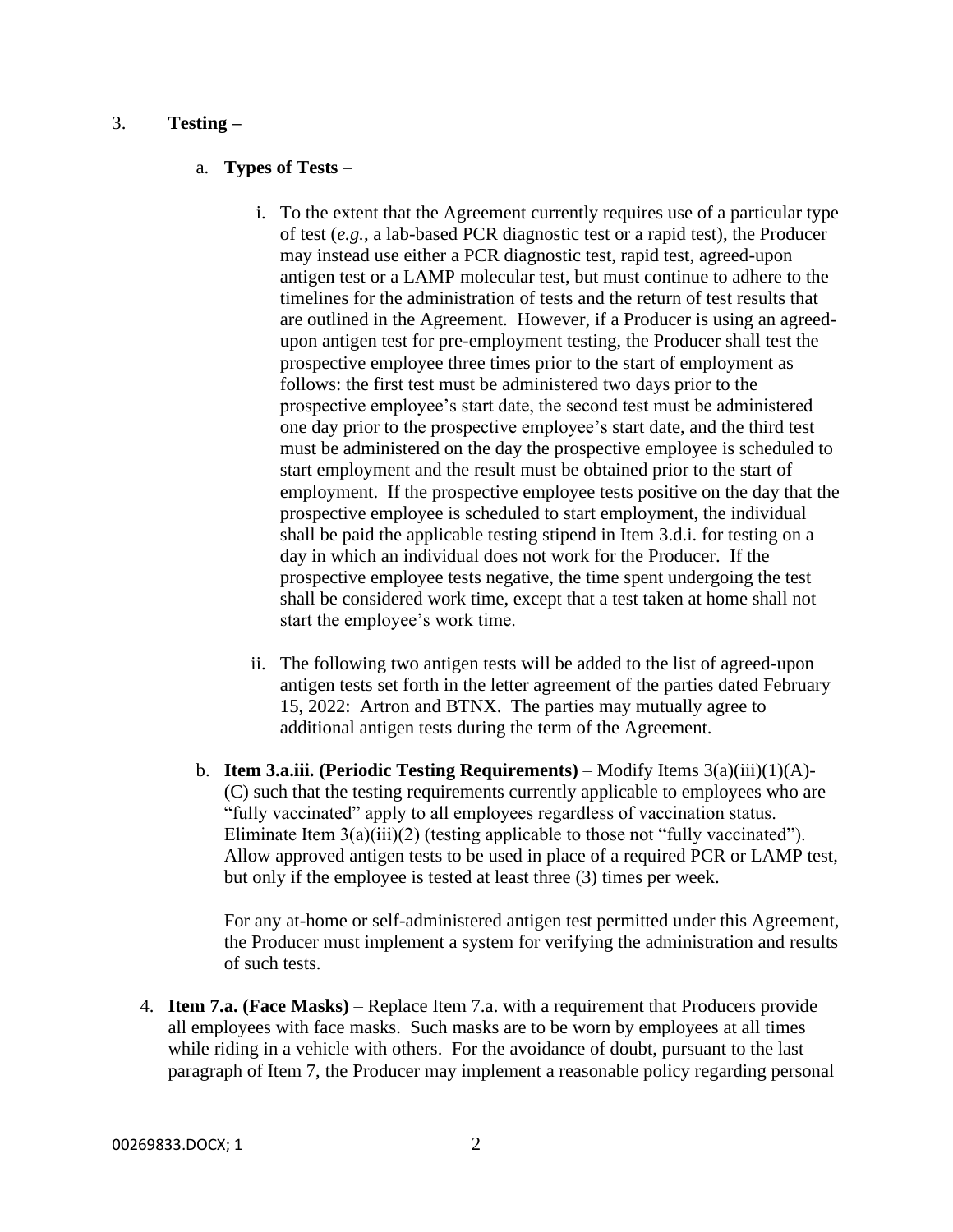protective equipment that is more stringent than the guidance of local government authorities for the purpose of maintaining a safe working environment.

Incorporate the following provision from Appendix A related to make-up and hair personnel in the Agreement:

"Unless the performer agrees otherwise, make-up and hair personnel will be required to wear masks when physical distancing is not possible and the performer cannot wear PPE."

5. **Item 10 (Meals and Individual Packaging)** – Eliminate Item 10, which describes protocols applicable to meal service.

# 6. **Item 19 (White Paper), Exhibit A and Appendix A –**

- a. Eliminate Item 19, which incorporates in the Agreement certain of the guiding principles and recommendations of the Industry-Wide Labor-Management Safety Committee Task Force White Paper (as provided in Exhibit A). Eliminate Exhibit A and Appendix A from the Agreement.
- b. The third bullet point of Infection Control-General Infection Prevention Issues in Exhibit A shall be added as the fourth paragraph of Item 13 (Consent to Producers' COVID-19 Policies and Procedures):

"Fully vaccinated Union representatives may visit set workplaces in accordance with the applicable collective bargaining agreement and will be subject to any applicable testing requirements. Unvaccinated Union representatives exercising their rights to visit workspaces will be subject to the safety guidelines required of a visitor."

c. Add a new Item 19 to the Agreement, as follows:

# "19. **Recommended Practices from Exhibit A and Appendix A**

"The parties incorporate the following recommendations from Exhibit A and Appendix A of the July 19, 2021 Return to Work Agreement. These recommended practices are intended to provide points of consideration and are offered as examples of the ways those involved in motion picture production, pre-production and post-production can organize their work environments. Depending on the circumstances, it may not be appropriate to utilize every practice described below.

"a. Fourth bullet point of Infection Control-General Infection Prevention Issues in Exhibit A:

> "In indoor spaces, ventilation systems and other measures should be used to increase circulation of outdoor air as much as possible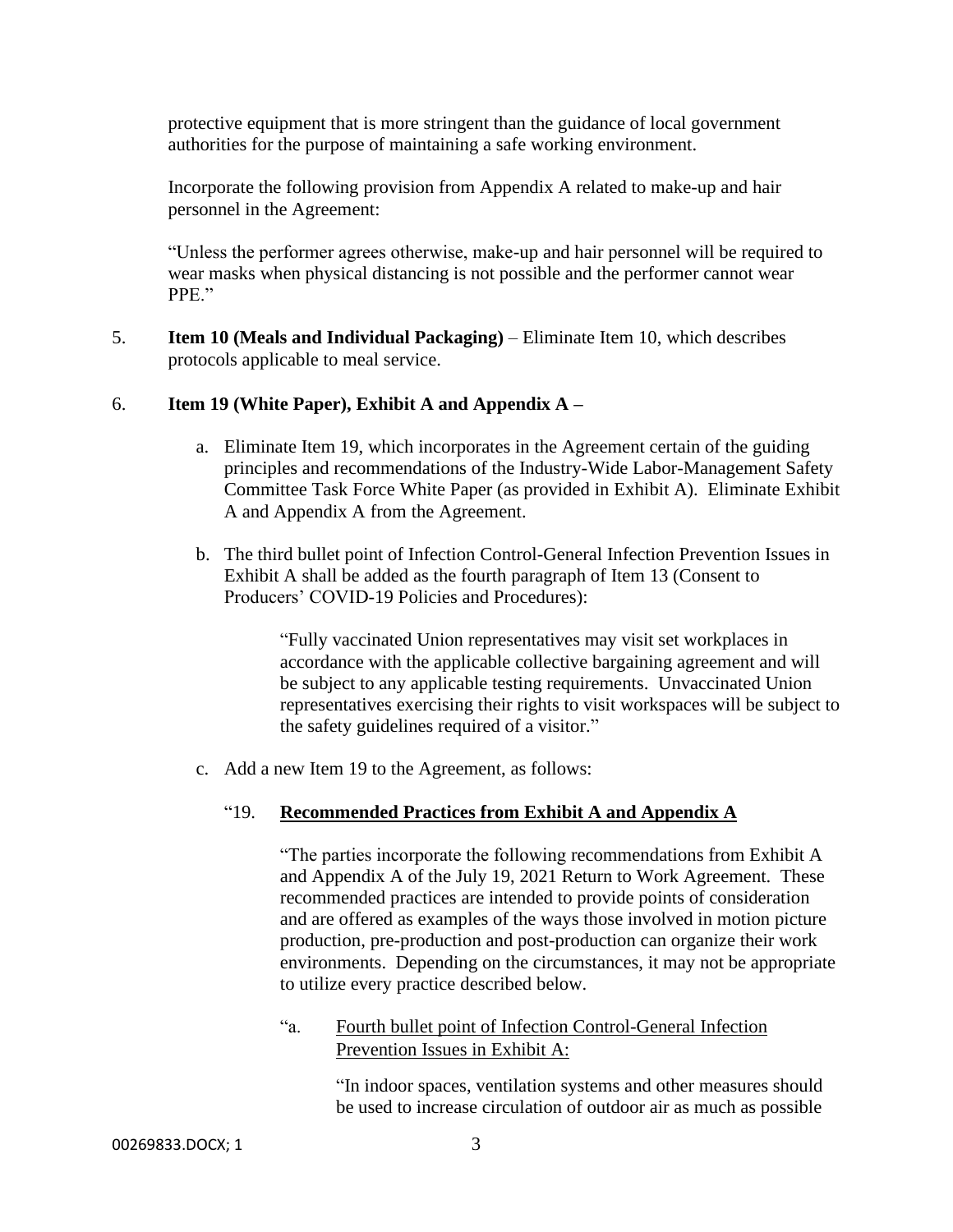(e.g., by opening windows and doors, using fans and other methods).

"b. Third bullet point of Protecting and Supporting Cast and Crew Health and Safety – Development of Symptoms in Exhibit A:

> "Cast and crew must be notified if they have been exposed to an individual who has exhibited symptoms of COVID-19 or who has tested positive for COVID-19.

"c. Third italicized heading under Physical Distancing in Exhibit A:

#### "*Audiences*

"On a case-by-case basis, live audiences may be used as long as audience members are fully vaccinated and undergo symptom screening on entry.

"An appropriate physical separation shall be maintained at all times between performers working without PPE and audience members. Medical professionals shall be consulted to determine the nature of the physical separation required for the safety of the performer in such situations.

"d. First italicized section under Advance Planning, Communication and Training in Appendix A:

"*Implementing advance planning, communication and training:*

"Call sheets should contain contact information for the COVID-19 Compliance Supervisor(s), as well as a mechanism for anonymous reporting.

"Any employee that does not receive a call sheet shall otherwise be notified by the employer of the contact information for the responsible COVID-19 Compliance Supervisor(s), as well as a mechanism for anonymous reporting.

"The Union will be notified in advance when employees are being asked to return to a worksite that was shut down due to an outbreak of COVID-19 and shall be given the opportunity to address any concerns.

"A Producer may implement any of those guidelines from the White Paper found in Exhibit A or Appendix A of the Return to Work Agreement dated